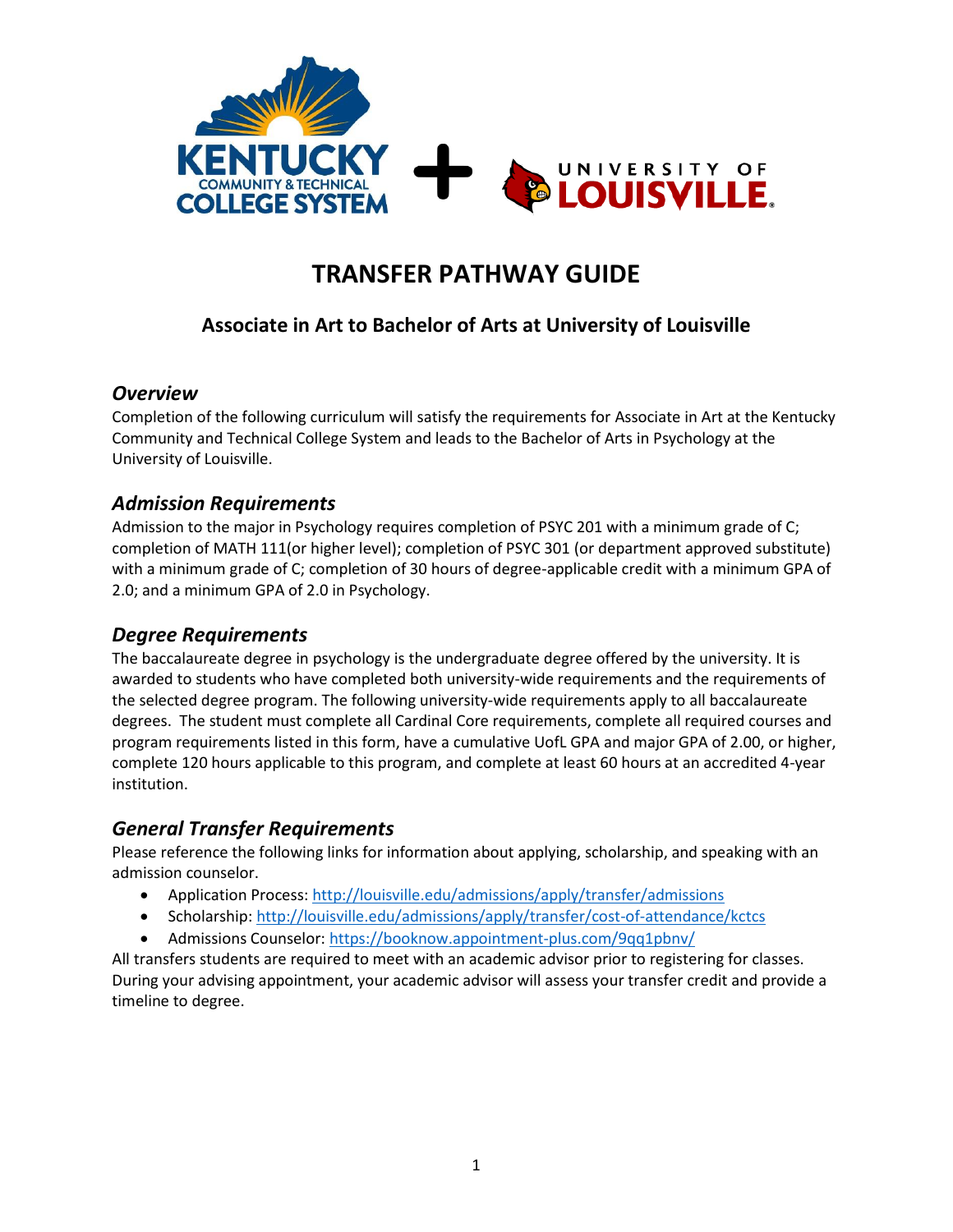### **KCTCS AA TO University of Louisville BA in Psychology CHECKLIST**

#### **Kentucky Community and Technical College System**

| <b>KCTCS</b><br>Course | <b>Course or Category</b>                                           | <b>Credits</b> | <b>UofL</b><br><b>Course</b> | Completed |
|------------------------|---------------------------------------------------------------------|----------------|------------------------------|-----------|
| <b>ENG 101</b>         | <b>WRITING I</b>                                                    | 3              | <b>ENGL 101</b>              |           |
| <b>ENG 102</b>         | <b>WRITING II</b>                                                   | 3              | <b>ENGL 102</b>              |           |
| COM XXX                | ORAL COMMUNICATIONS                                                 | 3              | <b>COMM 111</b>              |           |
|                        | (RECOMMENDED COM 181 OR COM 252)                                    |                | or 115                       |           |
| <b>PSY 110</b>         | <b>General Psychology</b>                                           | 3              | <b>PSYC 201</b>              |           |
| <b>PSY 223</b>         | Developmental Psychology                                            | 3              | <b>PSYC 306</b>              |           |
| TBS XXX                | SOCIAL AND BEHAVIORAL SCIENCE (CANNOT BE                            | 3              | <b>SBS XXX</b>               |           |
|                        | A PSYCHOLOGY COURSE)                                                |                |                              |           |
| <b>HIS XXX</b>         | HERITAGE COURSE -RECOMMENDED: HIS 101,<br>HIS 102, HIS 108, HIS 109 | 3              | <b>HIST 101,</b>             |           |
|                        |                                                                     |                | 102, 211 or                  |           |
|                        |                                                                     |                | 212                          |           |
| TBS XXX                | ARTS AND HUMANITIES COURSE                                          | 3              | A/H XXX                      |           |
| TBS XXX                | NATURAL SCIENCE W/ LAB                                              | 3(4)           | NS & SL XXX                  |           |
| MAT 150                | <b>QUANTITATIVE REASONING</b>                                       | 3              | <b>MATH 111</b>              |           |
| TBS XXX                | <b>NATURAL SCIENCE</b>                                              | 3              | <b>NS XXX</b>                |           |
|                        | <b>Subtotal General Education Core Courses</b>                      | 34             |                              |           |

#### **Category 1: KCTCS General Education Core Requirements (33 hours)**

TBS XXX means to be selected by KCTCS student.

TBD XXX means to be determined by University of Louisville based on course selected.

One of these courses must be selected from the KCTCS identified Cultural Studies course list, indicate by placing (CS) next to the course name in Category 1 or 2 table.

#### **Category 2: KCTCS AA Requirements (6 hours)**

| <b>KCTCS</b><br>Course | <b>Course or Category</b>              | <b>Credits</b> | <b>UofL</b><br>Course | Completed |
|------------------------|----------------------------------------|----------------|-----------------------|-----------|
| <b>PSY 298</b>         | SOCIAL AND BEHAVIORAL SCIENCES         |                | <b>PSYC 308</b>       |           |
| <b>PHI 120</b>         | Introductory Logic                     |                | <b>PHIL 311</b>       |           |
|                        | <b>Subtotal AA Requirement Courses</b> |                |                       |           |

#### **Category 3: KCTCS Electives (21 hours)**

| <b>KCTCS</b><br>Course | <b>Course or Category</b>                                        | <b>Credits</b> | UofL<br>Course  | <b>Completed</b> |
|------------------------|------------------------------------------------------------------|----------------|-----------------|------------------|
| <b>CIT 105</b>         | Digital Literacy or any college level course, if<br>IC3 test out | $1 - 3$        | TBD XXX         |                  |
| <b>FYE 105</b>         | First-Year Experience                                            | 3              | <b>GEN 100</b>  |                  |
| <b>PHIL 130</b>        | <b>Ethics</b>                                                    | 3              | <b>PHIL 321</b> |                  |
| TBS XXX                | FOREIGN LANGUAGE (must be same language)                         | 3(4)           | <b>FL XXX</b>   |                  |
| TBS XXX                | FOREIGN LANGUAGE (must be same language)                         | 3(4)           | <b>FL XXX</b>   |                  |
| TBS XXX                | FOREIGN LANGUAGE (must be same language)                         | 3              | FL XXX          |                  |
| TBS XXX                | <b>ELECTIVE</b>                                                  | 3              | TBD XXX         |                  |
|                        | <b>Subtotal Elective Courses</b>                                 | 21             |                 |                  |
|                        | <b>TOTAL Associate Degree Hours</b>                              | 60             |                 |                  |